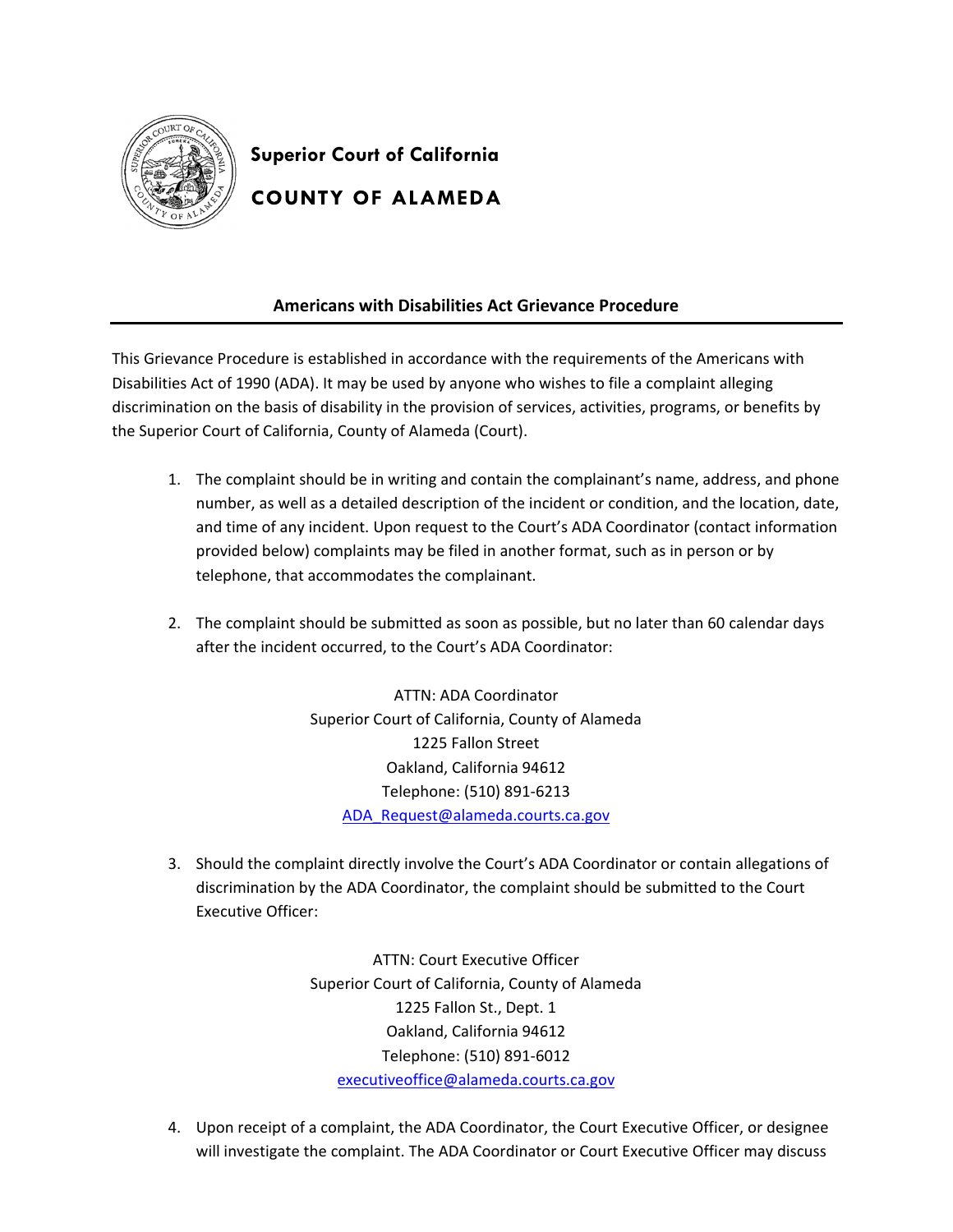the complaint or possible resolution of the complaint with the complainant or seek additional information from the complainant. The complainant's failure to respond to a request for additional information may be deemed an abandonment of the complaint. The ADA Coordinator, Court Executive Officer, or designee may seek assistance from other sources in responding to the complaint.

- 5. Within 30 calendar days of receiving the complaint, the ADA Coordinator, Court Executive Officer, or designee will respond in writing to the complainant. The response will explain the position of the Court, and if applicable, offer options for resolution of the complaint. Upon request to the ADA Coordinator or Court Executive Officer, responses may be presented in another format, such as in person or by telephone, which accommodates the complainant. If more than 30 days is required to respond to the complaint, the ADA Coordinator or Court Executive Officer will promptly notify the complainant of the expected date that a written response will be provided.
- 6. If the complainant and/or designee is dissatisfied with the response by the ADA Coordinator, Court Executive Officer, or designee, the complainant may request reconsideration of the response within 20 calendar days after the date of the response.
- 7. Requests for reconsideration should be in writing, and include the complainant's name, address, and phone number, a copy of the original complaint, a copy of the Court's response, and a description of issues for reconsideration. Upon request to the ADA Coordinator or Court Executive Officer, requests for reconsideration may be filed in another format, such as in person or by telephone, that accommodates the complainant. Requests for reconsideration must be submitted to:

ATTN: ADA Coordinator Superior Court of California, County of Alameda 1225 Fallon Street, Oakland, California 94612 Telephone: (510) 891-6213 ADA\_Request@alameda.courts.ca.gov

8. If the complaint directly involves the ADA Coordinator or contains allegations of discrimination by the ADA Coordinator, requests for reconsideration should be submitted to the Court Executive Officer:

> ATTN: Court Executive Officer Superior Court of California, County of Alameda 1225 Fallon St., Dept. 1 Oakland, California 94612 Telephone: (510) 891-6012 executiveoffice@alameda.courts.ca.gov